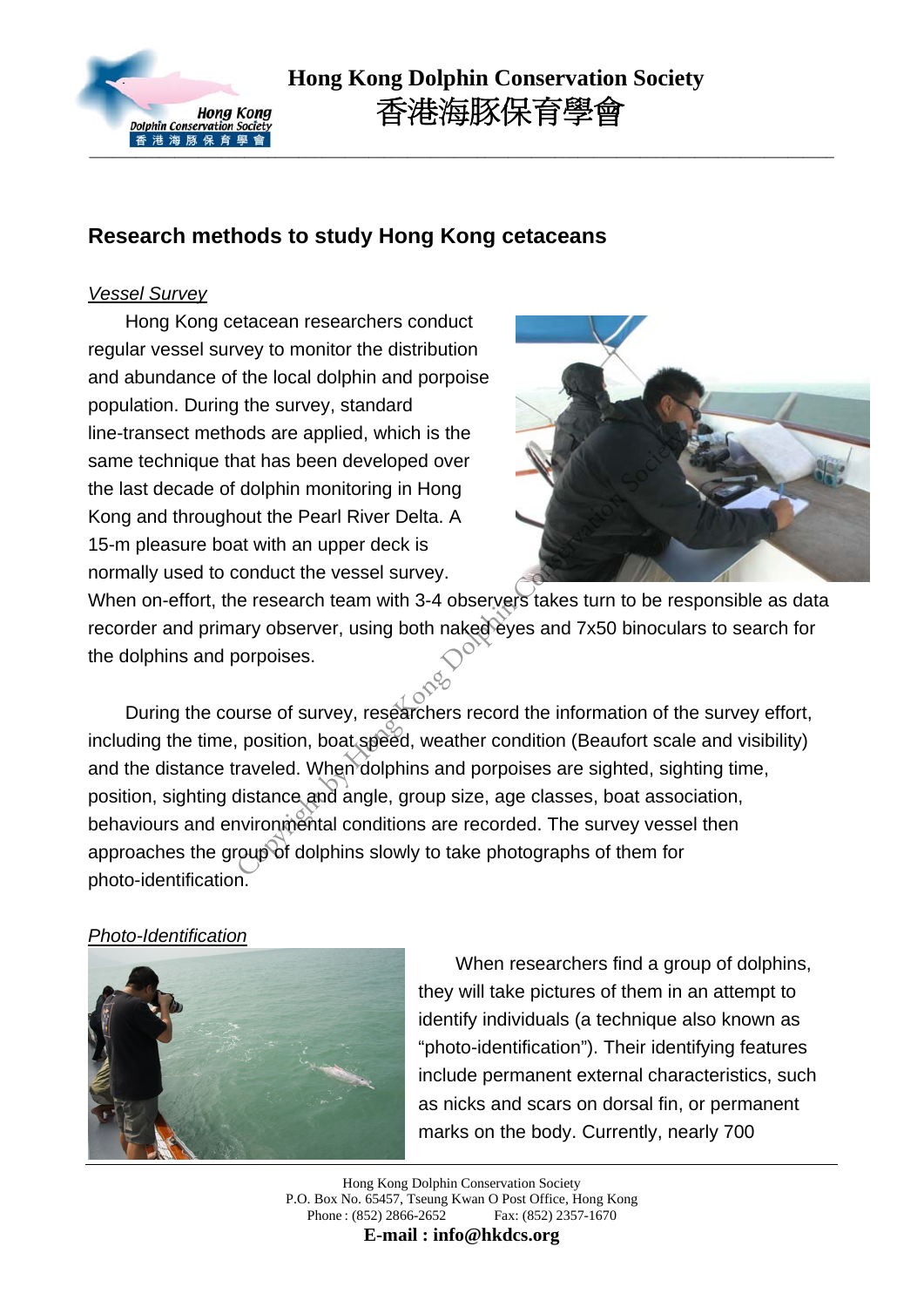

individual dolphins have been identified in Hong Kong waters and the rest of the Pearl River Estuary. The photographic documentations of individual dolphins can be used to study their home ranges, social structure and life history parameters.

The nomenclature of the identified dolphins consists of two parts, the first part consists of two letters indicating where they have been first recorded such NL – North Lantau; SL – South Lantau; EL – East Lantau; WL - West Lantau; CH – Chinese waters; DB – Deep Bay; and the second part consists of number according to their sequence of identification. The nickname "Curly", "Ringo" or "Square fin" are given to individuals with accordance of their features, but they also have their binomial nomenclature as NL111, NL11 and NL24 respectively.

#### *Helicopter Survey*

Researchers use regular helicopter trips to search for dolphins and porpoises in a large area within a relatively short period of time. When researchers find them, the time, location and group size are recorded. Due to the high cost involved, helicopter (aerial) survey is not used to collect systematic transect data. Instead, it is mainly used to carry out study on distribution of finless porpoises, especially



in remote areas (e.g. Lamma, Po Toi, Ninepin, Sai Kung, Mirs Bay) that are relatively inaccessible by boat.

#### *Land-based Survey*

Land-based observations are usually conducted at elevated points where dolphin/porpoise density is high. A few locations that Hong Kong researchers used in the past included: Lung Kwu Chau, Sha Chau, headland near Shum Wat and Tai O, Pui O, Tai A Chau, and Ha Mei Tsui on Lamma. The land-based observations aim to collect more information about the behaviour of the dolphin and porpoises, including their dive/surface

**E-mail : info@hkdcs.org**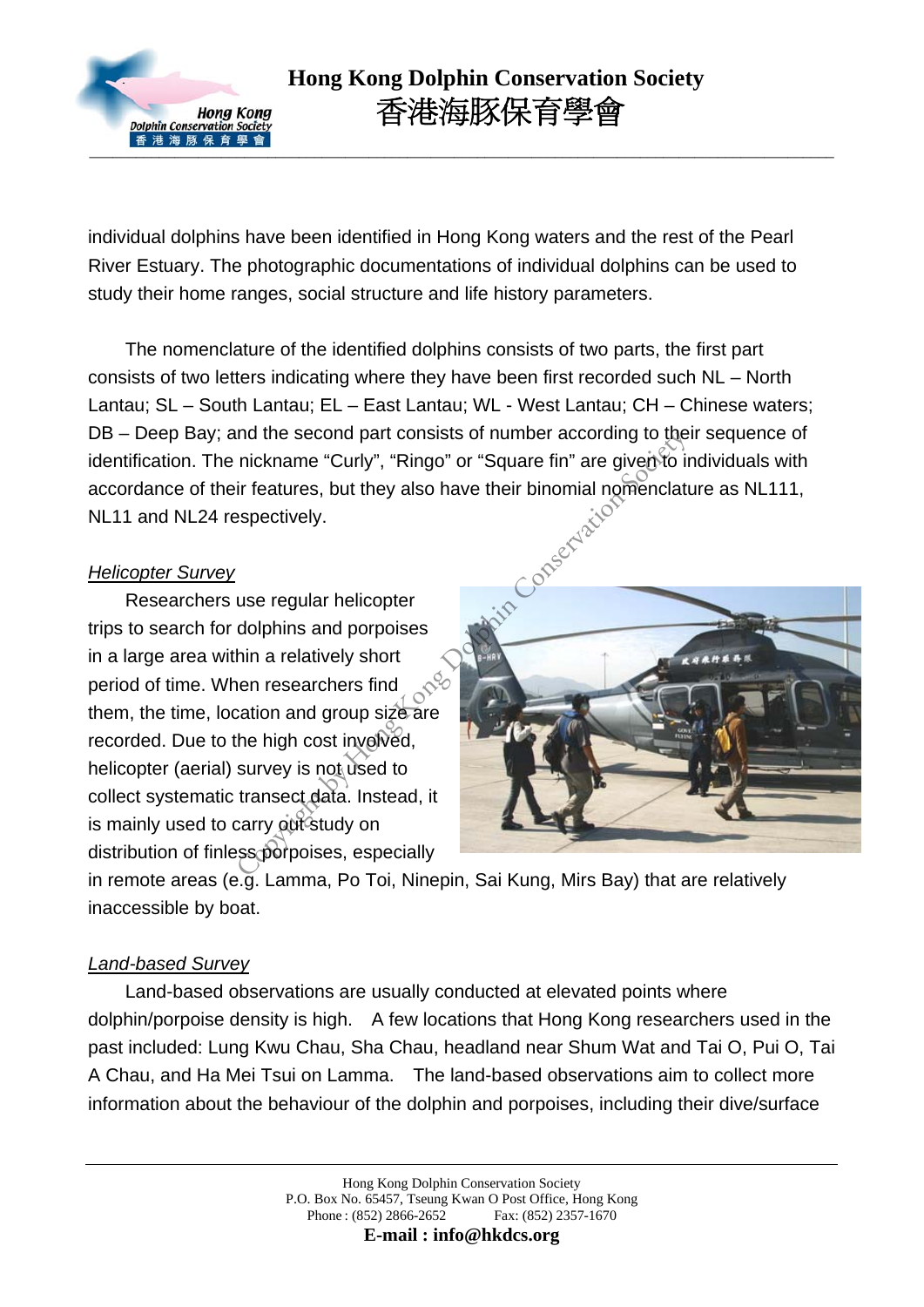

patterns as well as avoidance behaviour from boats and dolphin-watching vessels. Land-based observation is usually applied due to its relative ease to survey the entire study area instantly from a higher elevation, so that a broad and general view of the behaviours of dolphins and porpoises can be obtained, while



their natural behaviour will not be affected by the presence of observers.

*Stranding Recovery and Investigation*



A number of cetacean carcasses are found along Hong Kong's coastline every year, and AFCD is the responsible authority to deal with such stranding cases. In the past, Hong Kong research would investigate the carcass, to identify the species identity, as well as conduct detailed necropsy to examine the cause of death and collect

important samples for life history studies. During necropsy, body length of the dolphin would be measured first. Afterwards, a number of samples would be collected, including skin (for gender determination and taxonomic study), teeth (for age determination), blubber, liver, kidney (for ecotoxicological study), stomach (for feeding habit analysis) and skull (for taxonomic study and educational display).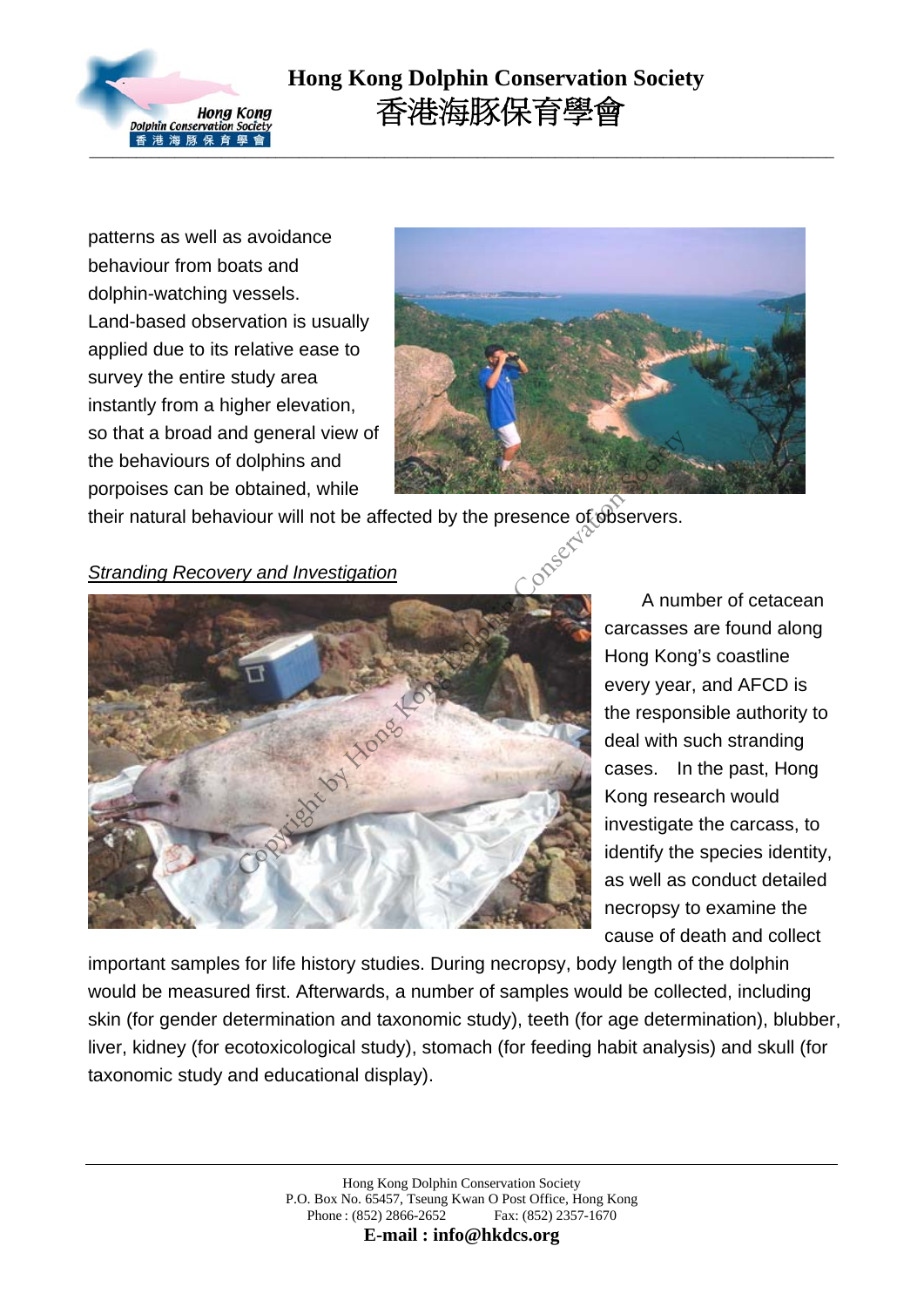

### *Acoustic Monitoring*

 To describe the underwater world of sounds as important to local dolphins in Hong Kong, acoustic monitoring is conducted along with regular line-transect vessel surveys starting in 2010. A set of broad frequency and high frequency (i.e. ultra-sonic) hydrophones built and calibrated by professional acousticians are deployed several metres below sea surface from the briefly-stopped research vessels. The recordings are streamed into digital memory field recorded, and stored in CF card for download onto a computer for further analysis. Data analysis would include the investigation of types, frequencies, intensities and bursts of occurrence of sounds. Analyzed data can provide descriptions of certain specific anthropogenic noise influences, and vocalizations of Chinese white dolphins with or without anthropogenic sounds.



## *Biopsy Sampling*

Biopsy sampling is usually conducted along with regular line-transect vessel surveys. When dolphins are sighted, the survey team approaches and observes the dolphin for some time. If any recognizable individuals are seen, and the group's behaviour is suitable, researchers then attempt to collect biopsy samples from them. Trained researcher uses a crossbow with specifically designed arrow and dart. Shots are typically taken at target distances of 8-20 m. Upon touching a dolphin's body a tiny sample of the dolphin's skin and blubber is taken at the tip of dart and the arrow then bounces off into the water. Researchers then collect the arrow with the dart and can get the biopsy samples. At the